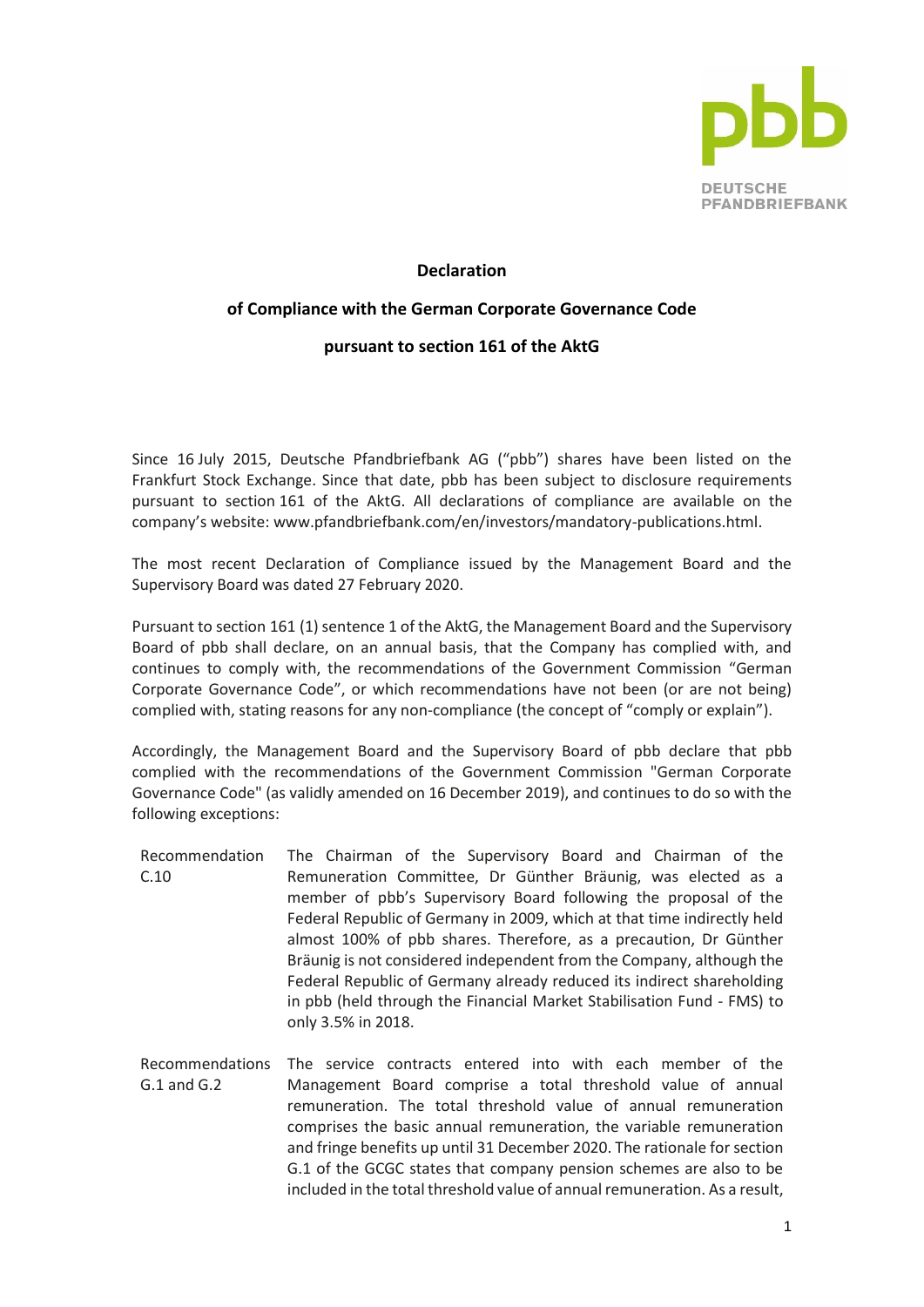it is intended to adjust the individual threshold values with effect from 1 January 2021 and to include from this point in time onwards the service costs associated with the company pension schemes for defined benefit pension commitments and the annual pension contribution for defined contribution commitments.

Recommendation G.10 Referring to section G.10 of the GCGC, which stipulates that granted long-term variable remuneration components shall be accessible to Management Board members only after a period of four years, pbb hereby deviates from this rule. Portions of the deferred variable remuneration might be accessible before that period. However, the following consideration should be taken into account in this context:

> The intention of the rules laid out in the GCGC, i.e. granting variable remuneration over a multiple-year period on a sustainable basis, is considered by applying compulsory performance measurement and disbursement regulations pursuant to the German Regulation on Remuneration in Financial Institutions (Institutsvergütungsverordnung – "InstVergV"), which ultimately go far beyond the GCGC recommendations in terms of granting remuneration on a long-term basis.

> Firstly, target achievement at institutional level, which is the dedicating factor for the variable remuneration of Management Board members, depends on the company performance over three consecutive financial years.

> Secondly, pbb's disbursement structure provides for the variable remuneration to be divided into a disbursement portion and a deferral portion. The disbursement amount amounts to 40% of the variable remuneration, with the deferral portion amounting to 60%.

> 50% of the disbursement amount is paid out in cash when the conditions for disbursement have been met. The remaining 50% is disbursed after a retention period of one year, after the amount was adjusted in line with the performance of the pbb share (sustainability component).

> The deferral period for the deferral portion is five years. In the five years following establishment of the variable remuneration, the Supervisory Board takes a resolution, every year, regarding the granting of one fifth of the deferral portion as part of an ex-post variable remuneration review (ex-post risk adjustment). The beneficiary may not claim the relevant remuneration component until the end of each deferral period. As soon as the beneficiaries have the right to claim a deferred remuneration component, half of the respective deferral portion is paid out in cash. The remaining half is retained for another year, and is adjusted again in line with the performance of the pbb share (sustainability component).

> Effective 1 January 2018, the conditions to apply clawback options for variable remuneration already paid out was contractually agreed upon with all Management Board members.